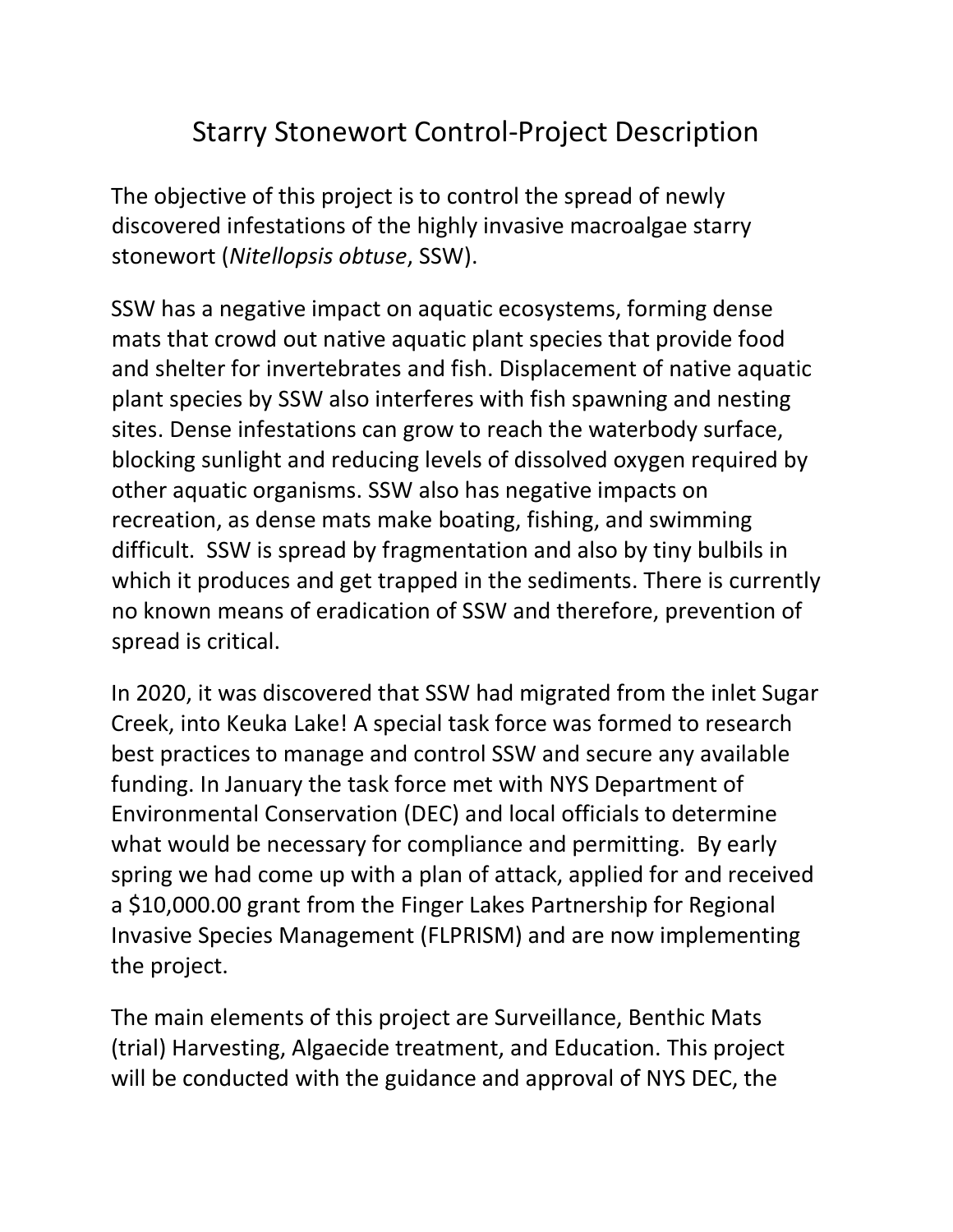Town of Jerusalem, FLPRISM and the SSW Collaborative. A final report and video presentation of results will be developed and shared with all our local, regional and state partners to help further research and development of techniques to control SSW.

## SURVEY I – mid-June-early July

Kayaks will be employed to search for signs of SSW along the shores of Sugar Creek and outside the mouth of SC in the lake. Kayakers will perform rake tosses to identify the SSW and other aquatic plants. Use of an underwater camera will help determine location and density. Confirmed SSW sites GPS coordinates will be documented by Trimble. Video drone surveillance will also document the sites. SSW and any other AIS will be reported thru iMapInvasives, an online reporting platform thru FLPRISM.

## SIGNAGE/BOUY- mid-June- early July

Warning buoys will be placed in the lake to keep boaters and fishermen off away from the SSW sites to help prevent spread by swimmers or watercraft. Educational signage will be posted at the boat ramp to warn of Aquatic Invasive Species (AIS) in general and SSW in particular and "Clean/Drain/Dry" watercraft practices.

#### BENTHIC MATS - early July

Marine Blue, a company out of Canandaigua will install two-three trial benthic mats in locations to be determined by previous survey along the shore and in the lake. Mats are relatively inexpensive but have unknown effectiveness on SSW.

## Diver Assisted Suction Harvesting (DASH) – mid-late July

DASH will be performed by ILM, a company from Illinois, with extensive experience in harvesting AIS. Control of SSW in the lake and creek using DASH will reduce biomass with little disturbance to soft sediments, preventing spread of SSW by fragmentation and/or bulbils. The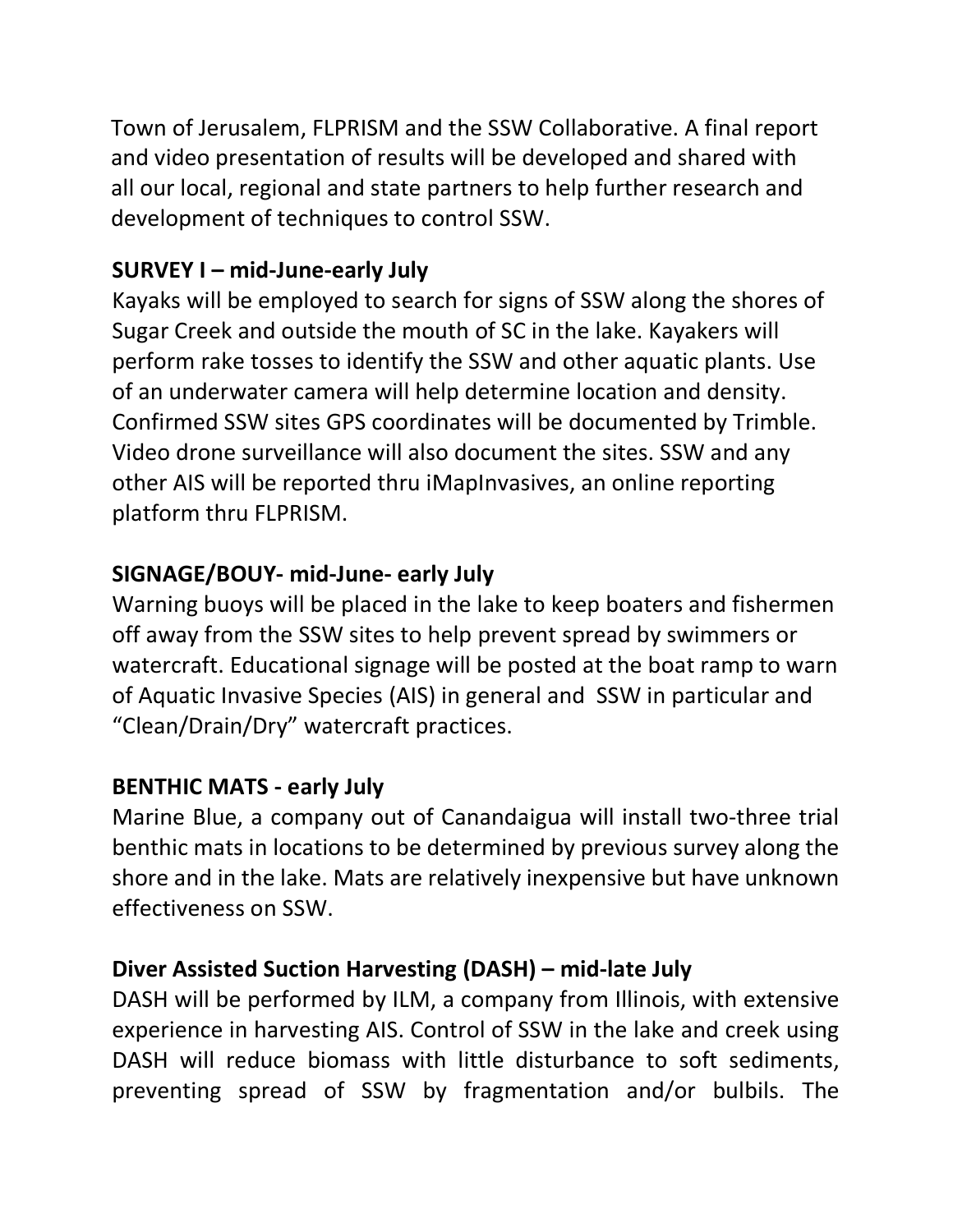operation will be permitted by the DEC. ILM has developed a new innovated harvesting method for SSW. Over the course of 5 days, the ILM team will work off a pontoon boat to remove up to 90% of SSW biomass from the sites identified. The SSW will be hand pulled by divers from the sediments "roots and all" and fed into a suction hose. It is then suctioned up and deposited onto specialized filter trays on the boat above. The first coarse filter tray will be sifted for incidental fish and invertebrates that were caught up which are returned to the water. The SSW bulbils will be sifted out in a secondary tray to be sure they are captured along with the rest of the biomass. The biomass will be transferred into buckets to drain and be transported to shore. On shore the dewatered biomass will be loaded into a truck and transported for composting. The operations will be documented by underwater camera, drone and camera.

#### SURVEY II – early Aug. at least 2 weeks after DASH

A follow-up survey on kayaks will look for signs SSW regrowth or spread. Again, the sites will be documented by GPS and photography. Rake tosses will be performed to confirm SSW and other AIS which will again be reported to iMapinvasives.

#### ALGAECIDE – mid-late August

Recent research from the University of Minnesota has indicated harvest of SSW by DASH followed by algaecide treatment was associated with lower bulbil viability and therefore lower regrowth. A copper-based algaecide will be applied to remaining SSW and any new regrowth or spread as identified in Survey II and possibly a follow-up application. The DEC permitted algaecide treatment will be performed by Solitude, a highly recognized and experienced company. The application will be targeted to the SSW infestations only and is not harmful to other organisms. Use of the water for drinking or recreational purposes after application will not be limited.